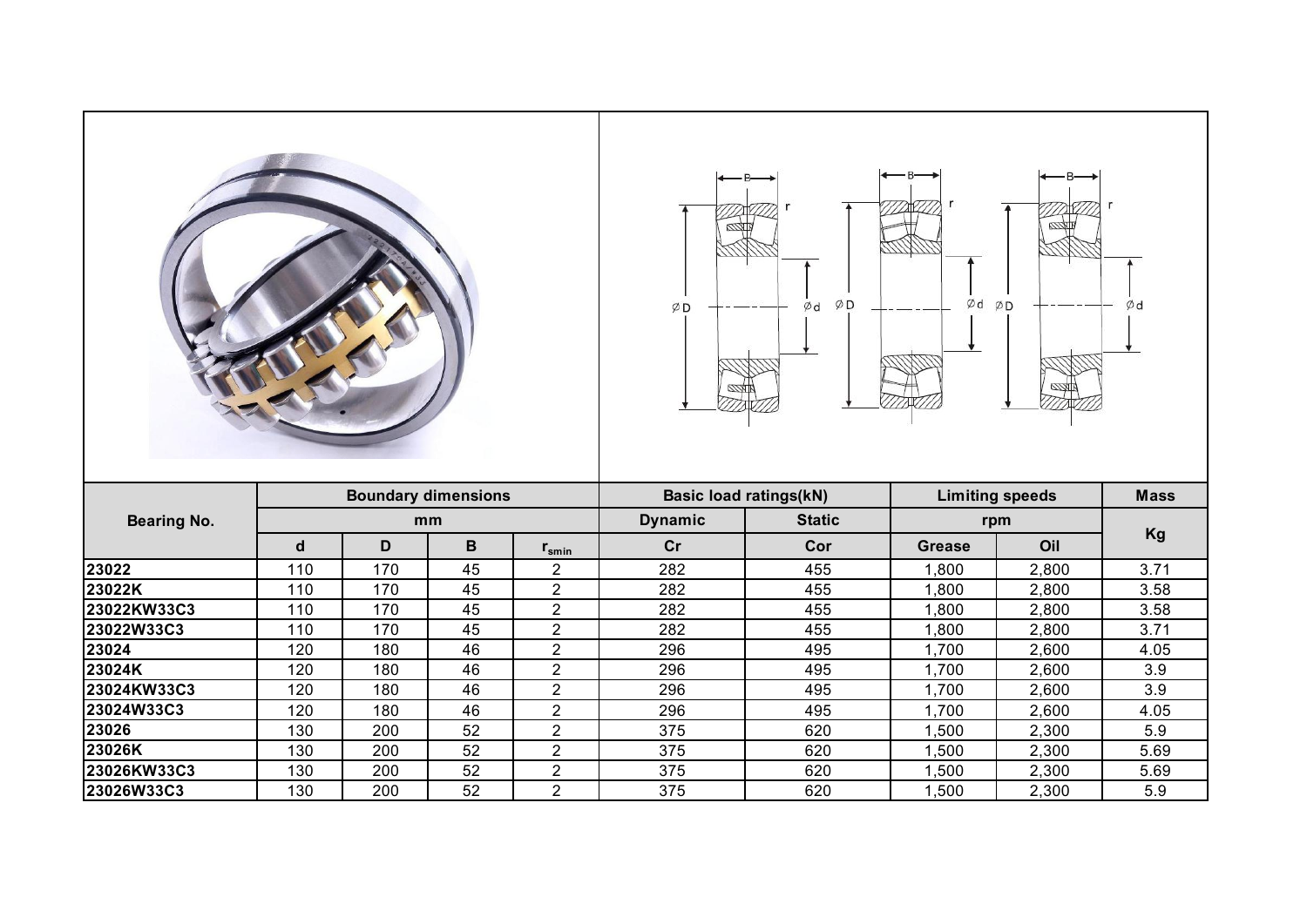| 23028       | 140 | 210 | 53 | $\overline{2}$ | 405   | 690   | 1,400 | 2,200 | 6.35 |
|-------------|-----|-----|----|----------------|-------|-------|-------|-------|------|
| 23028K      | 140 | 210 | 53 | $\overline{c}$ | 405   | 690   | 1,400 | 2,200 | 6.12 |
| 23028KW33C3 | 140 | 210 | 53 | $\overline{2}$ | 405   | 690   | 1,400 | 2,200 | 6.12 |
| 23028W33C3  | 140 | 210 | 53 | $\overline{2}$ | 405   | 690   | 1,400 | 2,200 | 6.35 |
| 23030       | 150 | 225 | 56 | 2.1            | 445   | 775   | 1,300 | 2,000 | 7.73 |
| 23030K      | 150 | 225 | 56 | 2.1            | 445   | 775   | 1,300 | 2,000 | 7.45 |
| 23030KW33C3 | 150 | 225 | 56 | 2.1            | 445   | 775   | 1,300 | 2,000 | 7.45 |
| 23030W33C3  | 150 | 225 | 56 | 2.1            | 445   | 775   | 1,300 | 2,000 | 7.73 |
| 23032       | 160 | 240 | 60 | 2.1            | 505   | 885   | 1,200 | 1,900 | 9.42 |
| 23032K      | 160 | 240 | 60 | 2.1            | 505   | 885   | 1,200 | 1,900 | 9.09 |
| 23032KW33C3 | 160 | 240 | 60 | 2.1            | 505   | 885   | 1,200 | 1,900 | 9.09 |
| 23032W33C3  | 160 | 240 | 60 | 2.1            | 505   | 885   | 1,200 | 1,900 | 9.42 |
| 23034       | 170 | 260 | 67 | 2.1            | 630   | 1,080 | 1,100 | 1,800 | 12.7 |
| 23034K      | 170 | 260 | 67 | 2.1            | 630   | 1,080 | 1,100 | 1,800 | 12.3 |
| 23034KW33C3 | 170 | 260 | 67 | 2.1            | 630   | 1,080 | 1,100 | 1,800 | 12.3 |
| 23034W33C3  | 170 | 260 | 67 | 2.1            | 630   | 1,080 | 1,100 | 1,800 | 12.7 |
| 23036       | 180 | 280 | 74 | 2.1            | 740   | 1,290 | 1,100 | 1,700 | 16.7 |
| 23036K      | 180 | 280 | 74 | 2.1            | 740   | 1,290 | 1,100 | 1,700 | 16.1 |
| 23036KW33C3 | 180 | 280 | 74 | 2.1            | 740   | 1,290 | 1,100 | 1,700 | 16.1 |
| 23036W33C3  | 180 | 280 | 74 | 2.1            | 740   | 1,290 | 1,100 | 1,700 | 16.7 |
| 23038       | 190 | 290 | 75 | 2.1            | 755   | 1,350 | 1,000 | 1,600 | 17.7 |
| 23038K      | 190 | 290 | 75 | 2.1            | 755   | 1,350 | 1,000 | 1,600 | 17.1 |
| 23038KW33C3 | 190 | 290 | 75 | 2.1            | 755   | 1,350 | 1,000 | 1,600 | 17.1 |
| 23038W33C3  | 190 | 290 | 75 | 2.1            | 755   | 1,350 | 1,000 | 1,600 | 17.7 |
| 23040       | 200 | 310 | 82 | 2.1            | 915   | 1,620 | 960   | 1,500 | 22.7 |
| 23040K      | 200 | 310 | 82 | 2.1            | 915   | 1,620 | 960   | 1,500 | 21.9 |
| 23040KW33C3 | 200 | 310 | 82 | 2.1            | 915   | 1,620 | 960   | 1,500 | 21.9 |
| 23040W33C3  | 200 | 310 | 82 | 2.1            | 915   | 1,620 | 960   | 1,500 | 22.7 |
| 23044       | 220 | 340 | 90 | 3              | 1,060 | 1,920 | 870   | 1,300 | 29.9 |
| 23044K      | 220 | 340 | 90 | 3              | 1,060 | 1,920 | 870   | 1,300 | 28.8 |
| 23044KW33C3 | 220 | 340 | 90 | 3              | 1,060 | 1,920 | 870   | 1,300 | 28.8 |
| 23044W33C3  | 220 | 340 | 90 | 3              | 1,060 | 1,920 | 870   | 1,300 | 29.9 |
| 23048       | 240 | 360 | 92 | 3              | 1,130 | 2,140 | 790   | 1,200 | 33.4 |
| 23048K      | 240 | 360 | 92 | 3              | 1,130 | 2,140 | 790   | 1,200 | 32.2 |